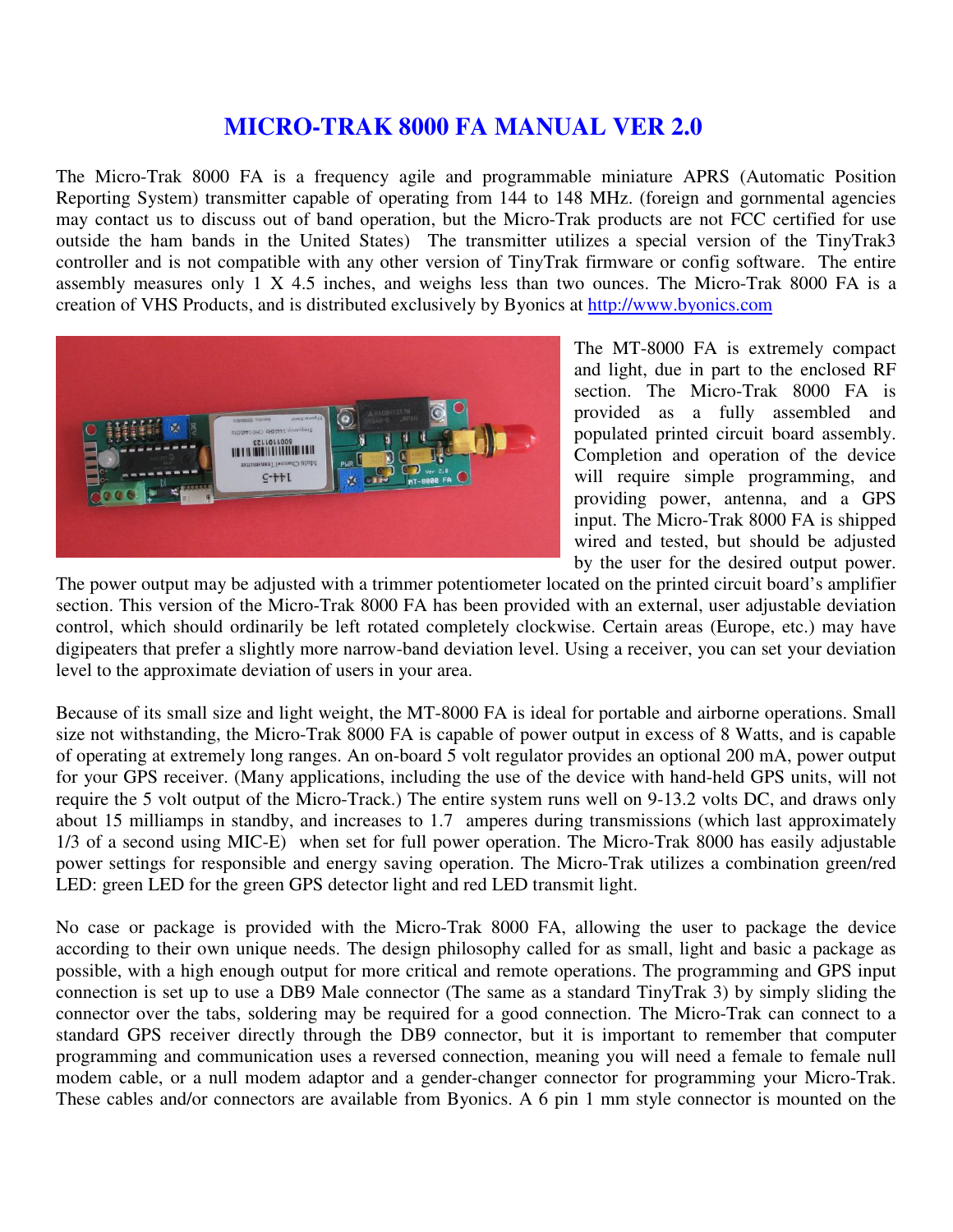board, which will provide plug and play operation with a Byonics GPS 3. You must disconnect the GPS during programming, as the redundant load across the serial input will prevent programming. The GPS is powered by the transmitter, and power to the GPS is not switched.

Download the Micro-Trak 8000 FA configuration program from the Byonics webpage. Previous versions of the TT3 configuration software are not compatible with the Micro-Trak 8000 FA. Note that a unique frequency may be programmed in each configuration screen as well as all the normal operating parameters. Configuration selection is accomplished using an external switch. Each time the unit is powered on, the TT3 controller will reprogram the transmitter with the current desired operating frequency and other programmed parameters, including call sign, digipath, etc. Changing the configuration switch will also cause the TT3 PIC to reprogram the transmitter.

The combination of the Micro-Trak 8000 FA and the special TinyTrak3 firmware produces a hybrid that is capable of being adapted to virtually any portable APRS project. It is important to remember, that this is a transmit-only system, and may transmit coincidentally with other APRS transmitters. Complete information about TinyTrak and the Micro-Trak 8000 FA, Version 2.0, as well as configuration software may be found at: http://www.byonics.com/microtrak E-Mail information requests about all Micro-Trak products can be addressed to: microtrak300@byonics.com

# **Safety**

The Micro-Trak 8000 FA is not designed for 100 % duty cycle (continuous) operation. It is designed for intermittent packets of data, as is typical in APRS operations. Use appropriate RF safety protocols when operating this transmitter. **Do not operate the device without having an antenna or RF dummy load connected to the antenna output! Do not operate the device into very high SWR antenna connections**. This can destroy not only the amplifier module but the entire RF section of the Micro-Trak 8000, and will not be serviced as a warranty repair. Contact with the device during transmissions may result in RF burns.

# **Terminal Input Block**

Note that the Micro-Trak 8000 Version 2.0 has a screw terminal input block for power and configuration switch input. The topmost screw, marked with a "+" is the DC positive input. The center screw is ground, and the bottom screw, marked "SW" is the Configuration switch input. Note that this pin is switched to ground to change configurations and frequencies. Take care not to connect the SW input to the positive supply line, as this could damage or destroy your TT3 controller chip. Please note that the SW (switch) input is used only to select one of two configurations with which you have previously programmed the unit. It is not used in any way during computer programming of the Micro-Trak. A steering diode has been installed in this version which will generally prevent damage to the unit from applying reverse polarity power.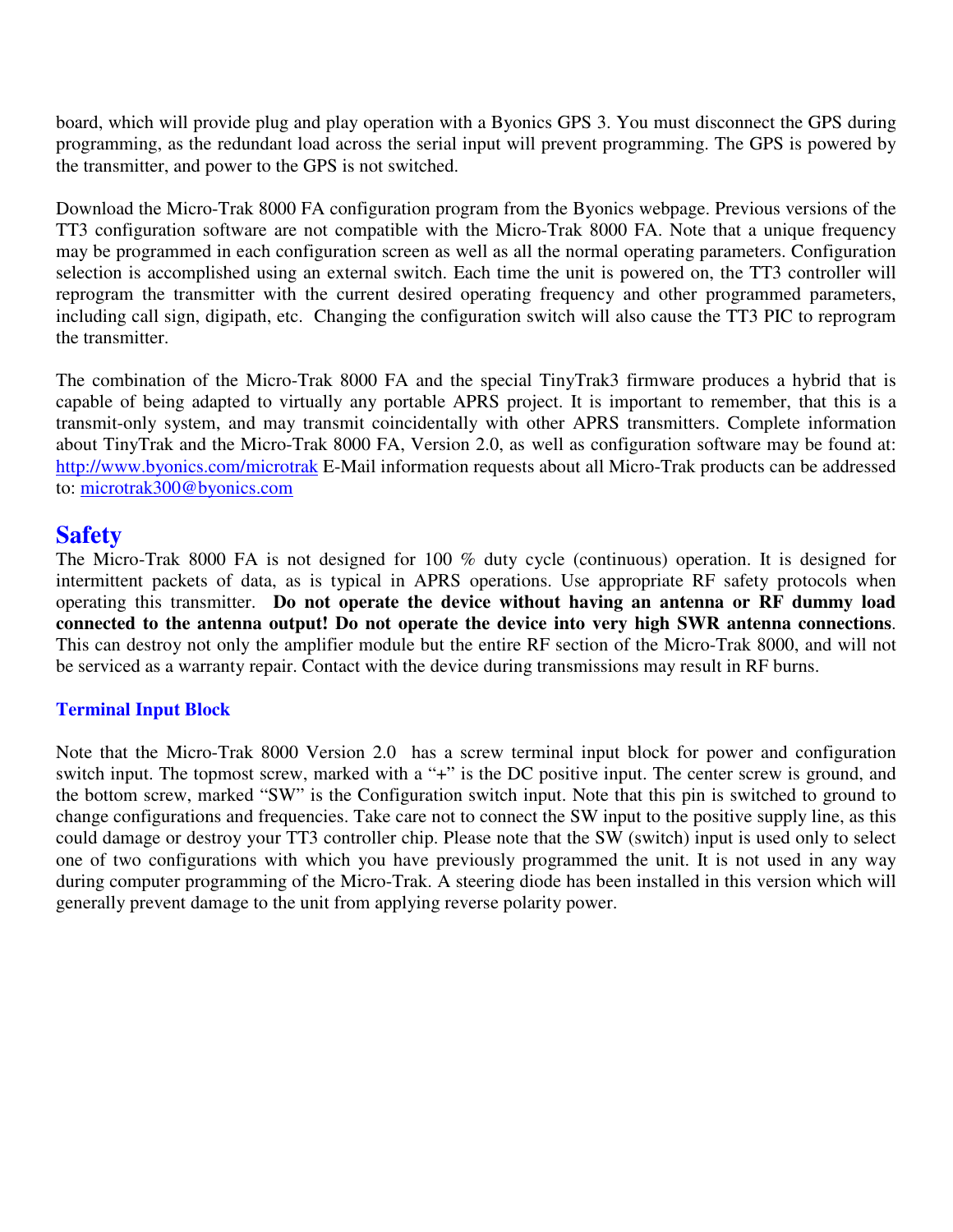## **MICRO-TRAK 8000 FA SCHEMATIC**

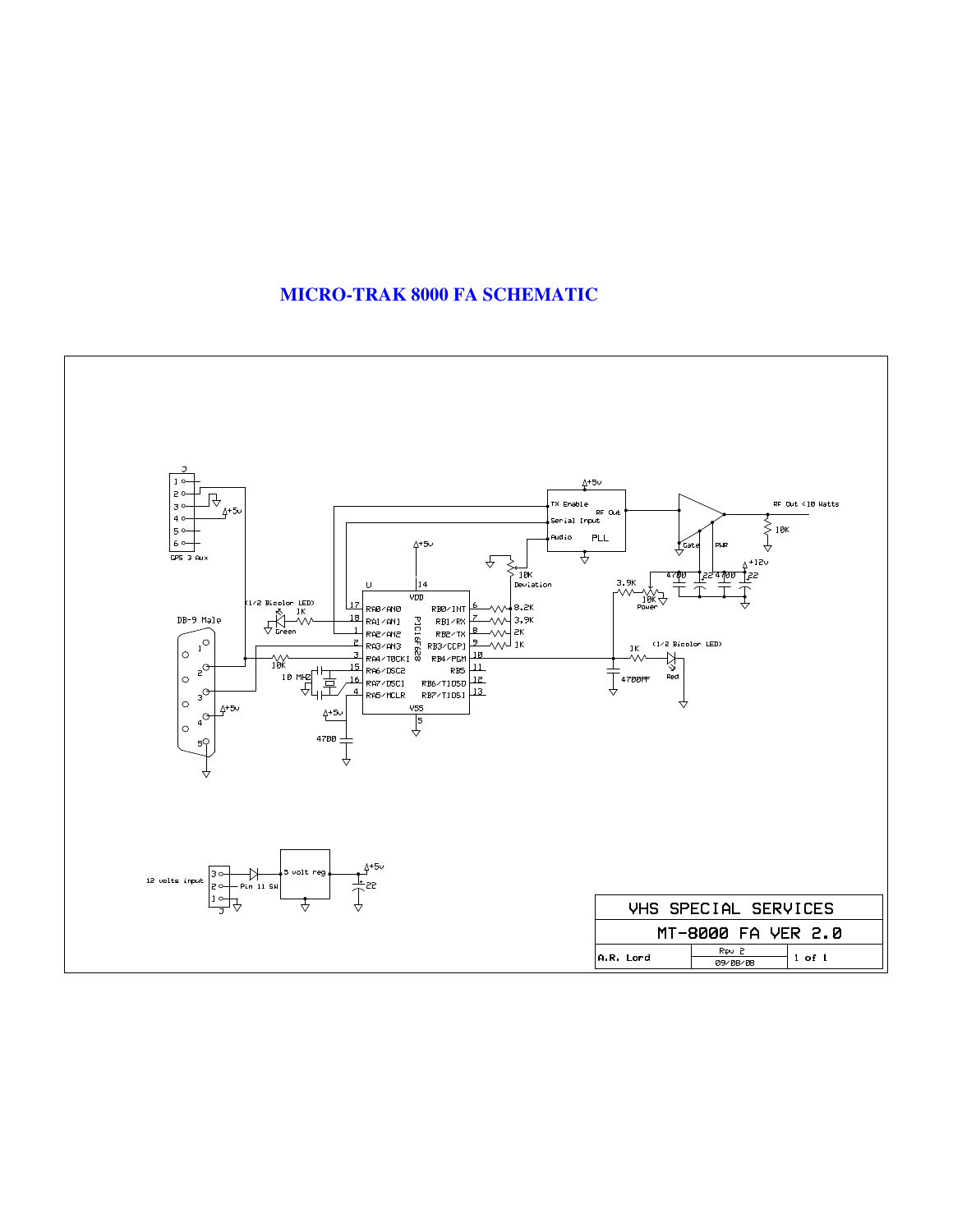#### **Adjusting the amplifier stage**

The amplifier section of the MT-8000 FA has only a single control, which is designed for infrequent adjustment. Use an RF tuning tool or a small screwdriver for adjustments, being careful not to over rotate the  $\frac{1}{4}$ inch trimmer potentiometer. Set the trimmer to center position. Make sure that you have connected a dummy load, or at least an antenna, to the amplifier output before connecting power. For maximum power, the trimmer is set fully clockwise.

Adjust the trimmer potentiometer on the Micro-Trak for your desired power output level, Note that all of the power adjustment, from a few hundred milliwatts to up to 8 Watts, will be within only a few degrees of the center position of the wiper arm. The power output is supply-voltage dependant, and you should adjust the power output at your maximum intended voltage of operation. No retuning with frequency changes within the specified bands is required. Note that higher power levels will of course result in higher power consumption, and shorter battery life. Keep in mind that polite hams do not use more power than is necessary. One or two watts output power is almost always enough if there is a Digipeater in your area. Excessive transmission interval rates may cause the amplifier to overheat and be damaged. Keep transmission intervals rates long, and packets short, and use minimum power for your application. Micro-Trak operators have reported ranges of 600 KM with 300 milliwatts from an altitude of 117,000 feet. It is possible to produce a higher output power by removing the 3.9 K resistor connected to the power trimmer pot, and setting the trimmer control to provide no more than 3 volts to the gate of the amplifier module. This procedure could potentially allow you to drive the amplifier gate with up to 5 volts, which would destroy the amplifier in short order. Use only analog voltmeters or oscilloscopes to set the gate voltage, as the response times of digital VOM's is not sufficient to measure the 300ms gate turn-on pulse.

#### **Operating Voltages**

The Micro-Trak 8000 FA will run with reduced power at lower voltages, and should not be powered by voltages exceeding 13.2 volts, including unregulated automotive voltages. Like all MOSFET devices, the device can be damaged by static or high voltages, including static charges that may build up on mobile antennae in thunderstorms or dry areas. Use static protection procedures on antennae other than portables whips. A static "bleeder" resistor has been installed in this version of the Micro-Trak 8000 FA to prevent damage from external static, but static or RF fields of very high power can still damage the amplifier module. The Micro-Trak FA should be powered by a power supply or battery pack capable of producing 2.0 Amperes at 12 volts, but no more than 13.2 volts. Higher voltages such as automotive or aircraft alternator voltages, will destroy the amplifier module in short order. Byonics offers a regulated power supply (Micro-Volt 12) that will allow you to run your MT-8000 FA from automotive level voltages.

#### **Disclaimers**

Thank you for purchasing the Micro-Trak 8000 FA! The Micro-Trak 8000 is intended for licensed ham radio operators only. Other applications, while possible, may not be prudent given the absence of heat sinks on this device. Power output may be different with a range of variables, and no particular power output is guaranteed. Operating the amplifier for excessively long continuous periods, or into poorly matched antennae or other loads, may destroy your module. MOSFET and RF modules will not be replaced under warranty, but replacement parts will be available for nominal fees. This transmitter was designed for qualified radio technicians. RF safety measures should always be paramount. Even 8 watts of RF power can cause damage under certain circumstances. While the MT-8000 FA has been tested and confirmed working before shipping, you use it at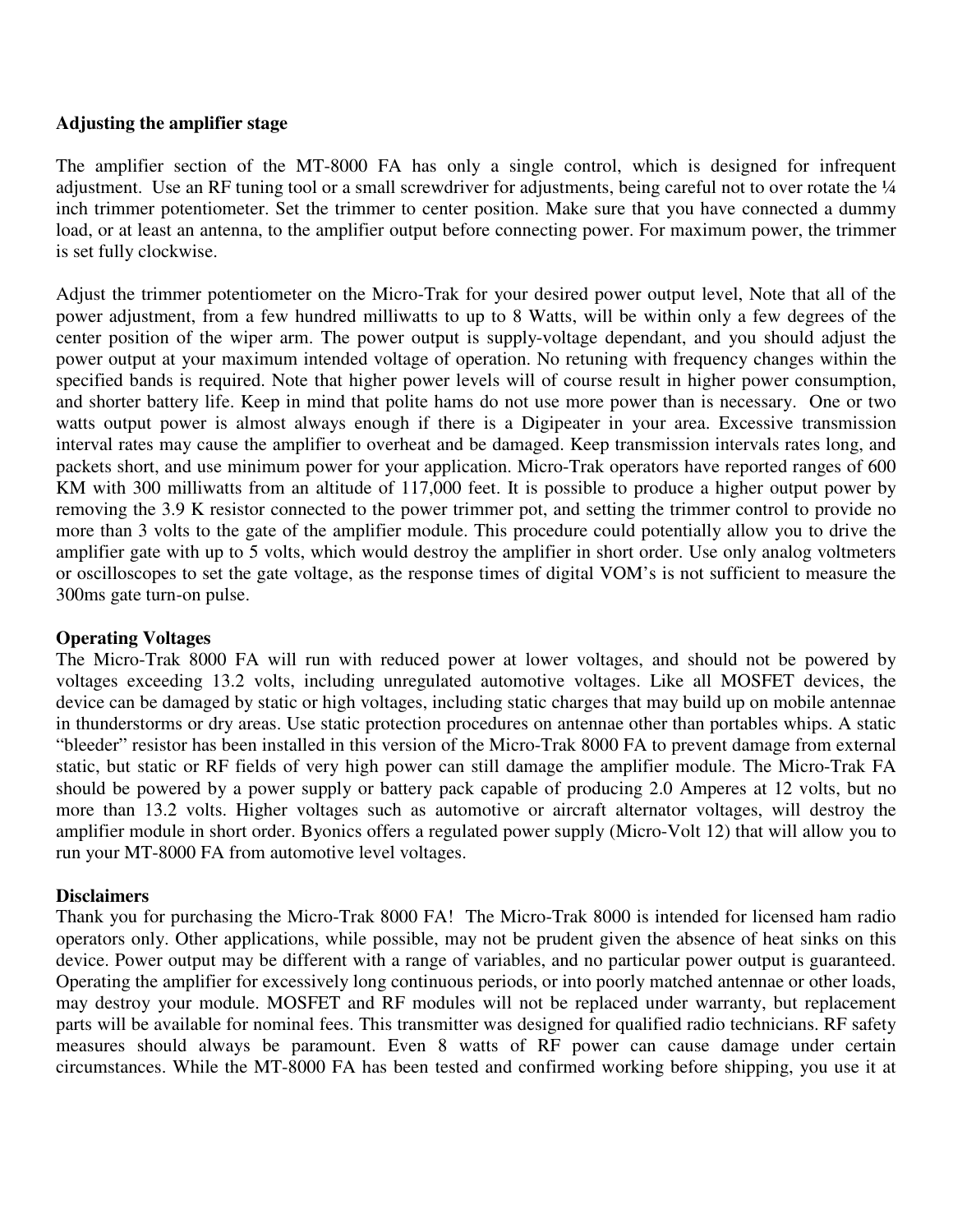your own risk. VHS Products and Byonics are not responsible for any damage resulting from the use of this device.

# **Printed Circuit Board Layout**

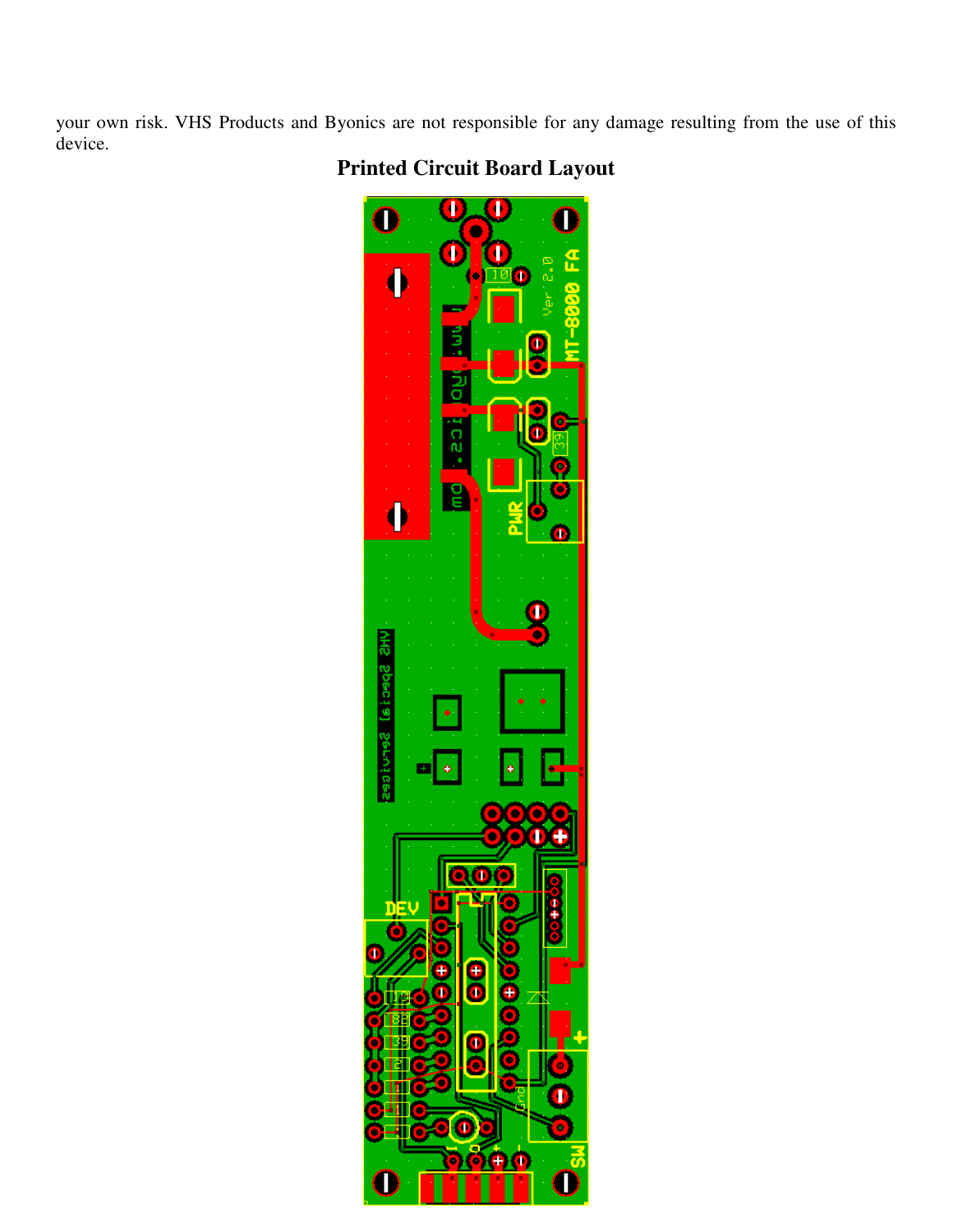# **Amplifier RF Module Equivalent Circuit**



This circuit reflects the basic components of the MOSFET RF module used in the Micro-Trak 8000. The pins shown are 1 through 5. Looking at the module from left to right, you will see pins 1 through 4, with the metal case and mounting flanges represented by pin 5, Ground. The amplifier you will note uses band pass filters internally to minimize any out of band signals. These filters effectively limit the spectrum of the amplifier to ham and public service bands.

# **Block Diagram of Narrow Band FM Transmitter Module.**

Block diagram of sealed RF Narrow band PLL Modulator. Note that the circuit uses a high quality crystalcontrolled design, and pays particular attention to input and output filtering for spectral purity.

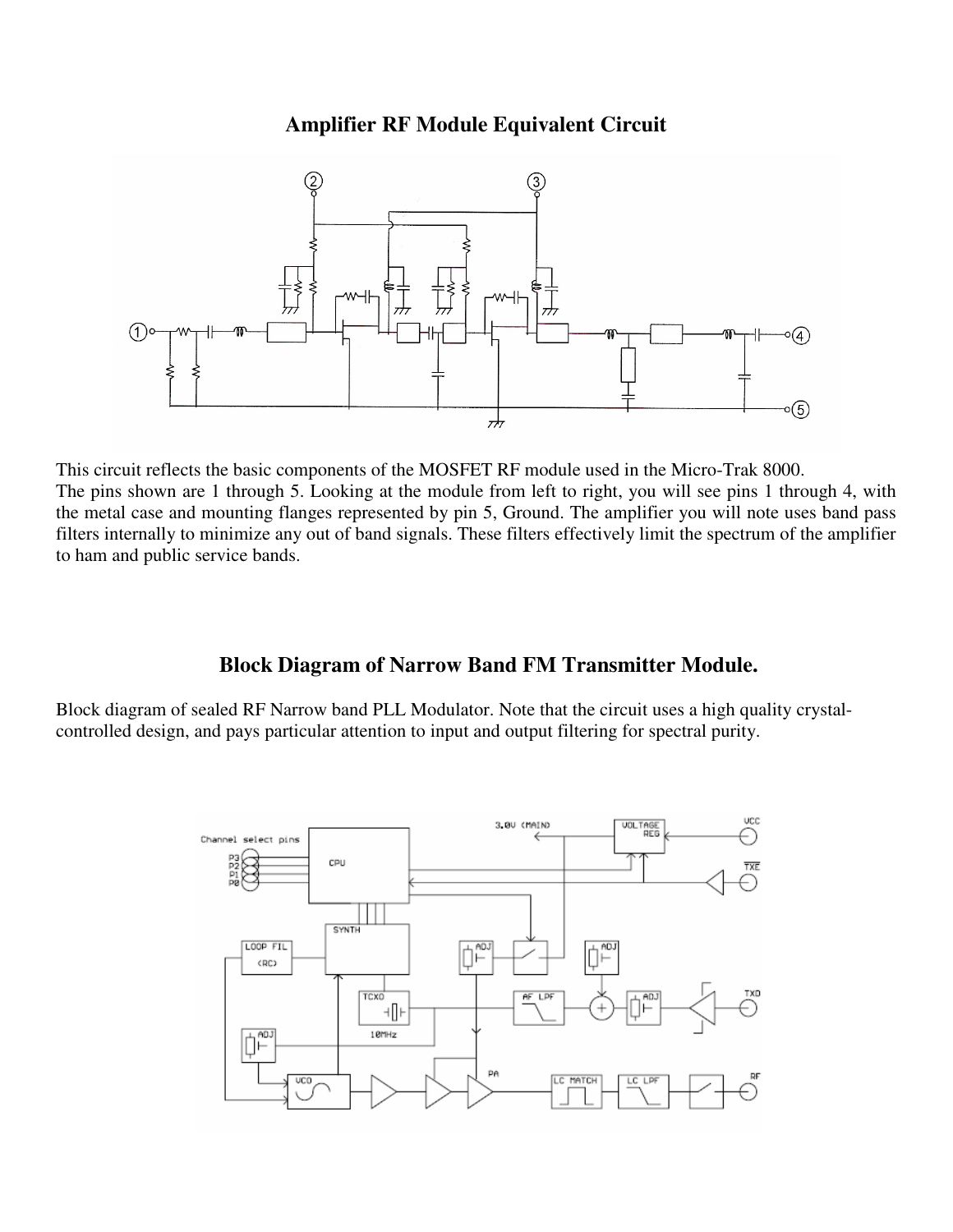| Micro-Trak 8000 FA Config                                                    | x                                                                                                                                              |
|------------------------------------------------------------------------------|------------------------------------------------------------------------------------------------------------------------------------------------|
| Primary  <br>Secondary                                                       |                                                                                                                                                |
| Callsign: NOCALL                                                             | Send Altitude<br>Alternate Digi Paths<br><b>Only Send Valid</b><br>⊽<br>Allow TTL Serial<br>Invert CD IN<br><b>Timestamp DHM</b>               |
| Digi Path: WIDE1-1, WIDE2-1                                                  | No TX on PTT In<br>Send NMEA<br>Timestamp HMS                                                                                                  |
| Table / Overlay: /<br>Symbol:                                                | Serial Out High<br><b>Skip Start Packet</b><br>300 baud packet<br>9600 baud GPS                                                                |
| Frequency: 144.390                                                           | MIC-E Settings:                                                                                                                                |
| Timing                                                                       | Message:<br>Off Duty<br>⊽<br>Enable                                                                                                            |
| 300<br>Auto TX Delay:<br>milliseconds                                        | $\Box$ Force Printable<br>Path:<br>Conventional v                                                                                              |
| 120<br>Auto Transmit Rate:<br>seconds                                        | <b>Time Slotting</b>                                                                                                                           |
| 125<br>Manual TX Delay:<br>milliseconds                                      | 15<br>$\Box$ Enable<br>Transmit offset:<br>seconds                                                                                             |
| 30<br>Manual Transmit Rate:<br>seconds<br>500<br>Quiet Time:<br>milliseconds | <b>SmartBeaconing</b><br><b>MPH</b><br>Slow Speed:<br>15<br>$\Box$ Enable<br>1800<br>27<br>Min Turn Angle:<br>Slow Rate:<br>degrees<br>seconds |
| 128<br>Calibration:                                                          | 255<br>65<br>Turn Slope:<br><b>MPH</b><br>Fast Speed:                                                                                          |
| <b>Status</b><br>Text: TinyTrak3                                             | Min Turn Time:<br>Fast Rate:<br>90<br>15<br>seconds<br>seconds                                                                                 |
| Send Separate<br>Send every: 3<br>Don't Send'>'                              | Power Switch<br>$\Box$ Enable<br>13<br>Power Switch Time:<br>seconds                                                                           |
| Configure                                                                    | Tone Test<br>www.byonics.com                                                                                                                   |
| Read Configuration<br>COM1                                                   | Send 1200 Hz<br>Send Both<br>Save<br>About                                                                                                     |
| <b>Read Version</b><br>Write Configuration                                   | Send 2200 Hz<br>Exit<br>Stop Sending<br>Load                                                                                                   |

## **MICRO-TRAK 8000 FA PROPRIETARY CONFIGURATION SOFTWARE**

The configuration software for the MT-8000 FA appears to be very similar to the standard TinyTrak3 software, but is not compatible. Note that this version has a field for setting the frequency of one of two channels. Any frequency in the range of 144 to 148 MHz using 5 KHZ channel spacing may be programmed into the device. The TT3 PIC stores the frequencies and other parameters in non-volatile memory, and reinitializes the transmitter whenever it is switched on, and when the configuration switch is changed.

You may download the complete TinyTrak3 configuration manual from the Byonics website for additional information. Please join the Micro-Trak Yahoo User's group! http://groups.yahoo.com/group/MicroTrak/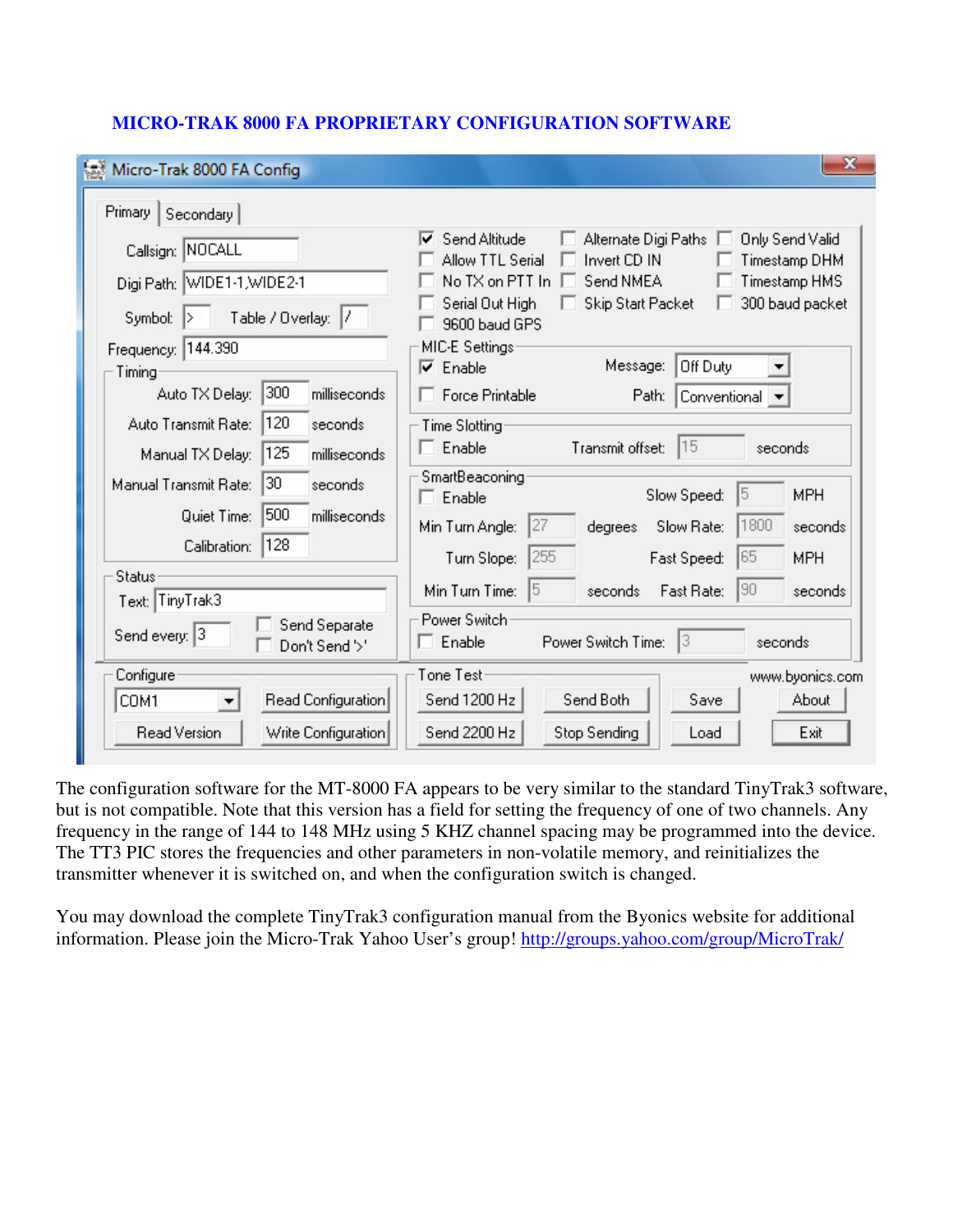# MICRO-TRAK 8000 FA



DB9: View looking into male connector

| Pin No.   Dir   Notes/Oescription |                                                    |
|-----------------------------------|----------------------------------------------------|
|                                   |                                                    |
| Ν                                 | Ξ                                                  |
| ω                                 | our Serial Output - (Only used during programming) |
| 4                                 | OUT   +5 volts output to power GPS                 |
| òп                                | our   Ground                                       |